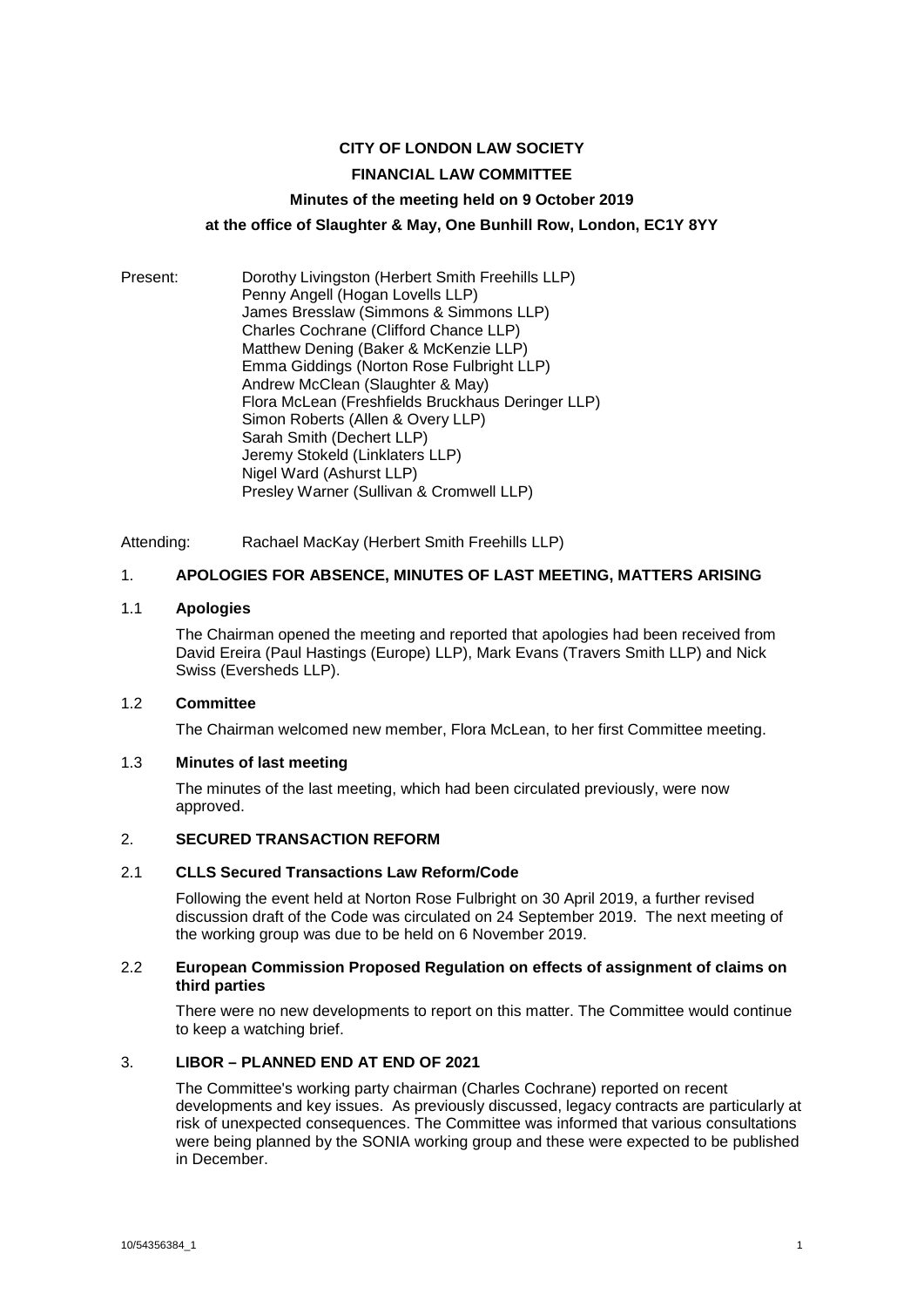It was also noted that in September, the LMA had published exposure drafts of the LMA facility agreements for sterling and US dollars using compounded risk-free rate calculated on an arrears basis starting before the end of, and ending before the end of, an interest period. Comments had been invited from market participants.

# 4. **UK JURISDICTION TASKFORCE OF THE LAWTECH DELIVERY PANEL CONSULTATION REGARDING CRYPTOASSETS, DISTRIBUTED LEDGER TECHNOLOGY AND SMART CONTRACTS**

The Committee was reminded that a paper in response to the Lawtech Delivery Panel Taskforce (dated May 2019) had been prepared by Tolek Petch and had been supported (with amendments) and submitted by the Committee.

It was also reported that a draft paper had also been prepared by barristers under the auspices of Sir Geoffrey Vos, the Chancellor. This discusses the status of crypto assets under English law and should develop a largely helpful analysis. Tolek Petch and Dorothy Livingston had commented on the draft as experts. The publication of the final paper is awaited.

It was noted that much international co-operation would be needed in this area.

*Afternote: The paper from the Law Tech Delivery Panel was published on 19 November 2019.*

# 5. **ELECTRONIC SIGNATURES**

It was noted that the Law Commission's final report on Electronic Execution of Documents dated 4 September 2019 had been published and had made the following conclusions:

- electronic signatures are capable of being used to execute a document (including deeds);
- English law does not prescribe any particular form of signature;
- as regards witnessing execution of a deed, the current law requires physical presence of a witness.

The report also recommended the formation of an industry working group to establish practical and technical issues with electronic execution. It sees its summary of the law as overcoming issues of accessibility given the variety of legal considerations involved.

An addendum to the CLLS/Law Society paper on electronic signatures is being prepared, mainly to note that the Law Commission has addressed and dismissed the view that an electronic signature cannot be witnessed. The Commission's findings were generally in line with the paper's conclusions or more positive.

The recent case of *Neocleous v Rees* 2019 EWHC 2462 (Ch), in which an automatically generated email footer in a series of emails was sufficient to show an intention to authenticate or sign a document for the purposes of section 2 of the Law of Property (Miscellaneous Provisions) Act 1989, was also noted.

# 6. **BEIS CONSULTATION ON CORPORATE TRANSPARENCY AND REGISTER REFORM (COMPANIES HOUSE)**

The Committee as reminded that a Consultation on options to enhance the role of Companies House and increase the transparency of UK corporate entities had been issued in May and had closed on 5 August 2019. A joint response of this Committee and the CLLS Company Law Committee was submitted (31 July 2019).

The Committee would watch for further developments (although it was felt this matter was more relevant to Corporate Law colleagues).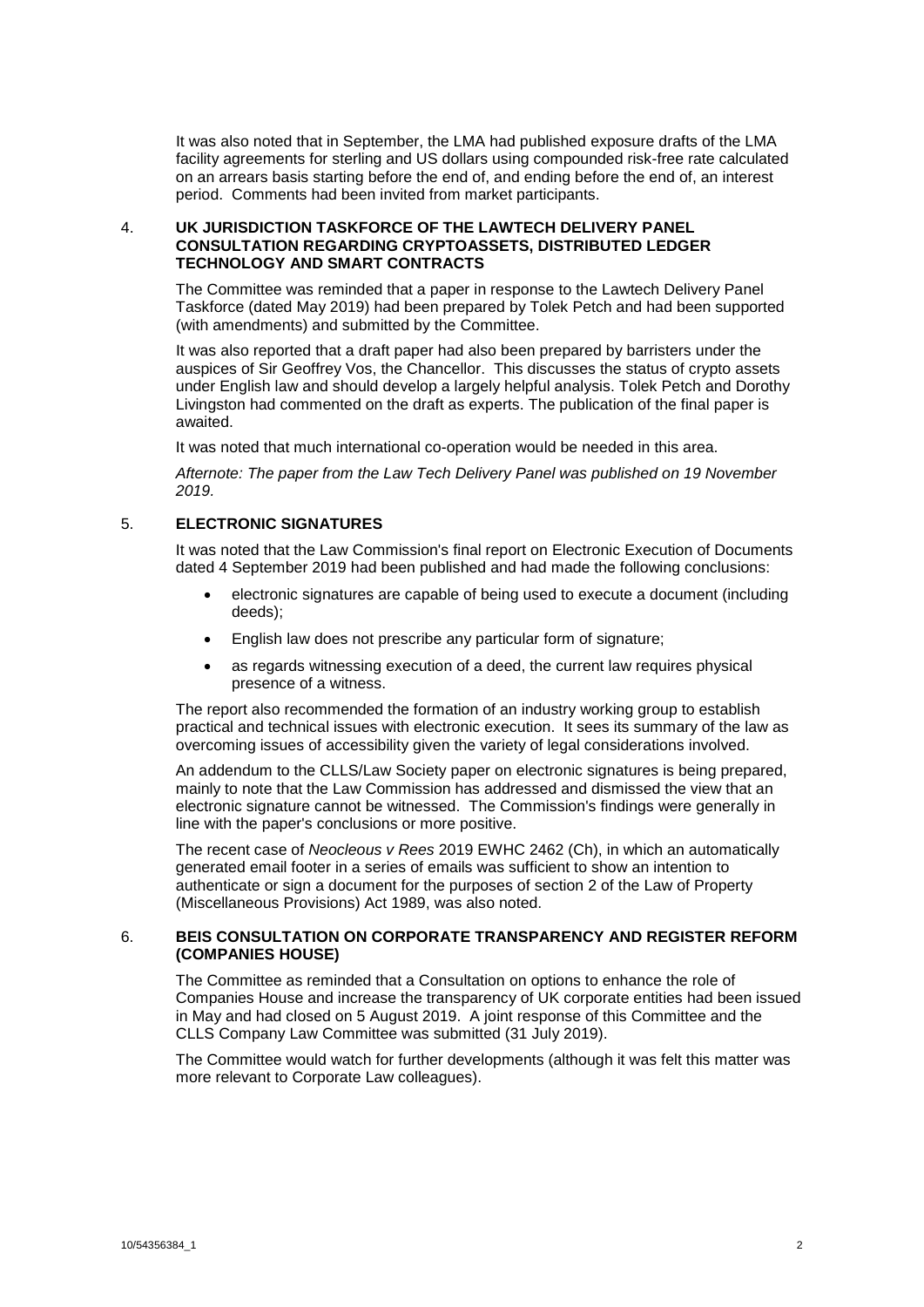# 7. **INTERMEDIATED SECURITIES – LAW COMMISSION REVIEW**

The Committee was reminded that the Law Commission has published a Call for Evidence (in August) which was a first step in a scoping study on intermediated securities. The Call for Evidence is open until 5 November.

It was noted that a well-resourced Joint Working Group with the Company Law Committee, chaired by Dorothy Livingston, had met and is preparing a draft response.

*Afternote: Response submitted 8 November 2019, after the Regulatory Law Committee had also joined the joint working group.*

#### 8. **GOVERNMENT PROPOSALS FOR A NEW REGISTER OF BENEFICIAL OWNERS OF OVERSEAS COMPANIES WHICH OWN UK PROPERTY**

There was nothing to report on this. The Committee would continue to keep a watching brief.

# 9. **COMPETITION**

#### 9.1 **New National Security Controls - Competition Law Committee's submission and cooperation with Company Law Committee**

New EU Law has come into force but will not apply until 11 October 2020. It may not impact on the UK, depending on the circumstances in which the UK ceases to be bound to apply EU law. The Regulation is mainly concerned with transactions affecting more than one Member State.

#### 9.2 **Government response to consultation on new UK national security regime**

It was noted that the new interim UK national security regime is in force in relation to high tech and defence companies. These powers are being used: *Connect BidCo/Immarsat*, CMA Report delivered to Secretary of State on 17 September 2019 and *Advent/Cobham,* referred to CMA on 18 September 2019. The Government response to the consultation is awaited. It was also reported that various other countries are toughening their rules.

#### 10. **FINANCIAL STABILITY: EU BANK RECOVERY AND RESOLUTION DIRECTIVE, ARTICLE 55 – CONTRACTUAL RECOGNITION OF BAIL-IN**

#### 10.1 **Resolvability of Too Big to Fail Financial Institutions – BRRD Proposed Moratoria and amendments to Article 55: BRRD II**

There was nothing to report on this. The Committee would continue to keep a watching brief.

### 10.2 **EBA Consultation Paper: Draft Guidelines on loan origination and monitoring (EBA//CP/2019/04)**

It was reported that the EBA has been consulting on loan origination and monitoring (consultation paper dated 19 June 2019). It was noted that the LMA's response dated 27 September 2019 has been published.

#### 11. **INSOLVENCY**

#### 11.1 **Insolvency and Corporate Governance – Government Response to Consultation**

It was noted that R3 and the CLLS Insolvency Law Committee had sent letters to the Chancellor of the Exchequer (both dated 3 September 2019), regarding the latest proposals regarding changes to the preferential status for tax debts in corporate insolvencies and Brexit, in which they strongly urged a rethink of the proposals.

The Committee will keep a watching brief.